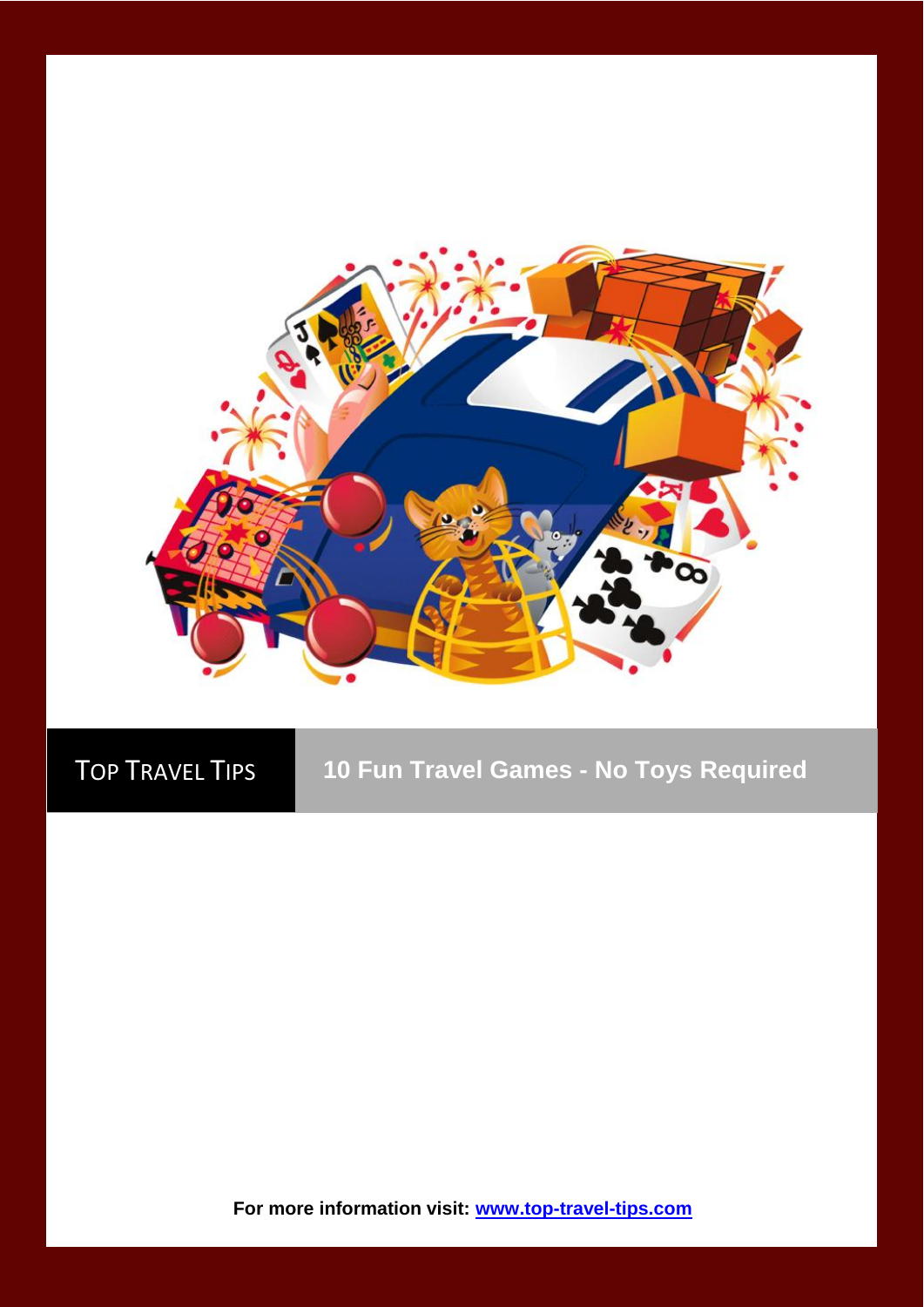# **1. Treasure Hunt**

Before you leave for your journey prepare an age appropriate treasure hunt list for your child. On the list should be items that you are likely to see on your way and you child needs to mark off each item they see. Depending on your journey, your list might include items like church, school, bus, telephone box, horse, sheep, cow, dog, statue, lake, playground, gas station, supermarket, police officer, etc.

You can easily create a list like this if you have a word processing application like Microsoft Word. By using the Clip Art function, you can search for items and insert a picture of the item into the sheet, which is useful if the child has not started to read.

## **2. Who Am I?**

One player thinks of something, it can be a person or a place - it can even be an animal or a thing… and asks the other players "Who Am I". The other players can then ask set number of questions, usually 20 questions… so the games doesn´t drag out too long.

The questions aim is to find the person identity and could include questions like: Are you a man or women, are you famous, are you an actor, etc. The person answering can only answer with "yes" or "no", though you might want to allow full answers when playing with the youngest kids.

## **3. Make Up A Story**

Travel games for children that encourage their imagination are always great car travel games but they are usually also great airplane games for kids as well.

First player starts with a sentence, then player 2 adds a sentence and so the story evolves. The outcome can be a truly awesome story… that no one could have thought up on his or her own!

#### **4. I Spy With My Little Eye…**

I Spy is a classic travel game for children and probably one of the first fun car game you will teach your child. There is more than one way of playing this game. With younger children you might use colors. You would then start the game by saying "I spy with my little eye, something that is …" and fill in with a color. The child is then required to guess what it is you are looking at.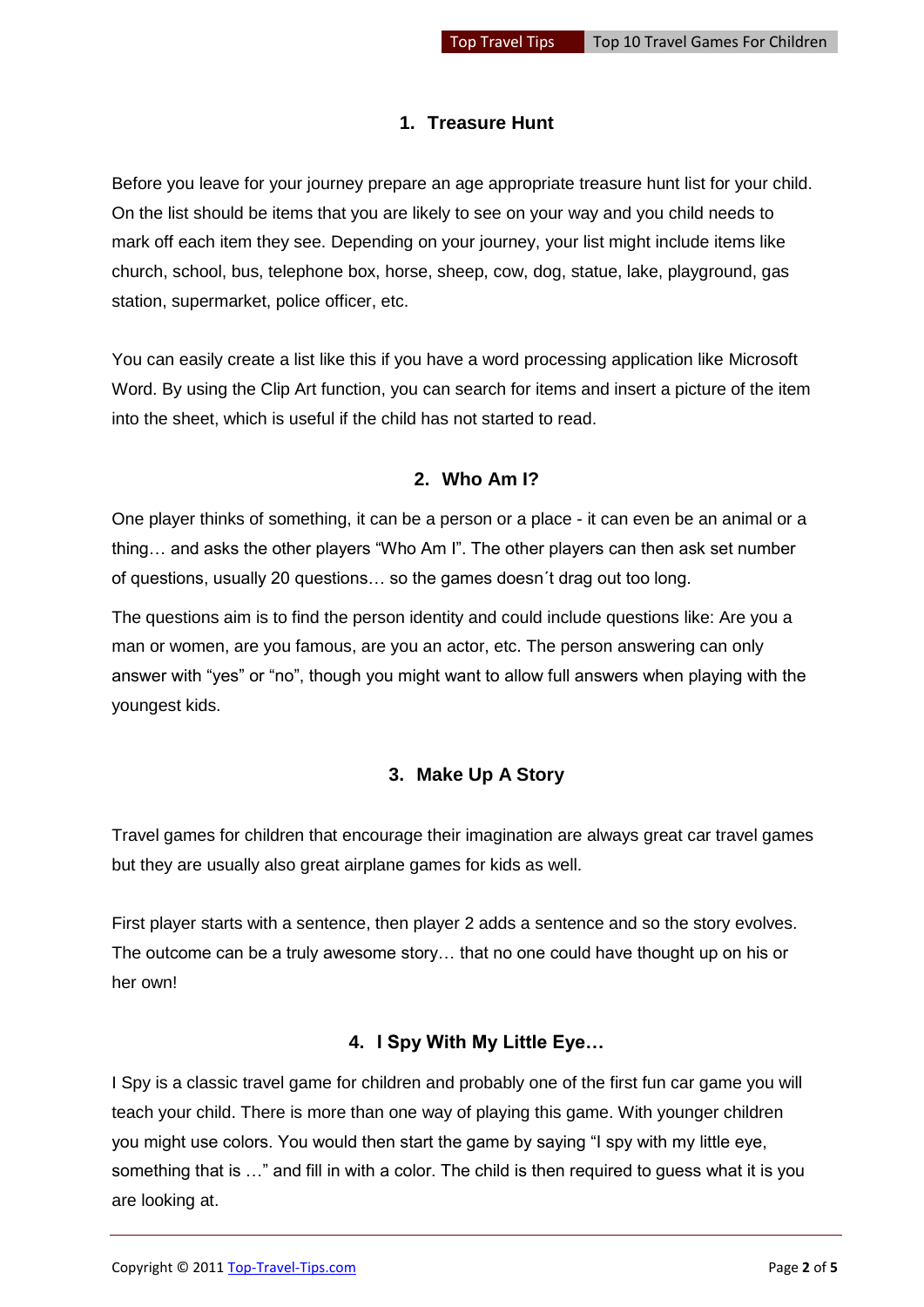With older children, you might use the alphabet and then you say "I spy with my little eye, something that starts with…" and fill in with a letter.

When the child guesses the right object then it is the child's turn to "spy" something. You continue to take turns until you run out of ideas. If either one of you cannot guess the right object then the person doing the "spying" will get another turn and spy a new object.

## **5. Sing Along Travel Games For Children**

Sing along and you will be there before you know it. Singing together is a great way to pass the time on a long car journey. It is a good idea to keep a songbook in the car at all times, they will give you song ideas and help you with the lyrics.

Young children love songs with repetition but to make it even more fun, try throwing in few lines of your own. Young children love singing silly songs. They also like active songs, so song like "H[ead and shoulders, knees and toes"](http://www.momsminivan.com/lyrics.html#headshoulders) and "[If you're happy and you know it](http://www.momsminivan.com/lyrics.html#happyandyouknowit) clap your hands" should be popular.

With older children, you could sing a round, i.e. the first person starts singing, when she has done two lines the next person joins in singing from the beginning of the song too. It continues like that, each person singing the song from the beginning to the end. This is quite challenging so makes great travel games for children.

#### **6. Counting Travel Games For Children**

Counting games are easy and fun car travel games for children that can easily be adjusted to fit any age. First, decide on a destination where players will stop counting. Then decide what you are counting.

There must be two players or teams as each is allocated a side of the car, i.e. left or right side. The winner is the team that has counted the highest number when agreed destination has been reached.

You can count number of yellow cars you pass, phone boxes, cows, dogs, bicycles, etc. To make the game more interesting you can agree before hand on distractions. Like if you pass a graveyard on your side of the car you go back to zero… but only if the other team calls out that they have spotted the graveyard. You goal would be to distract the other team so they will not notice it in time.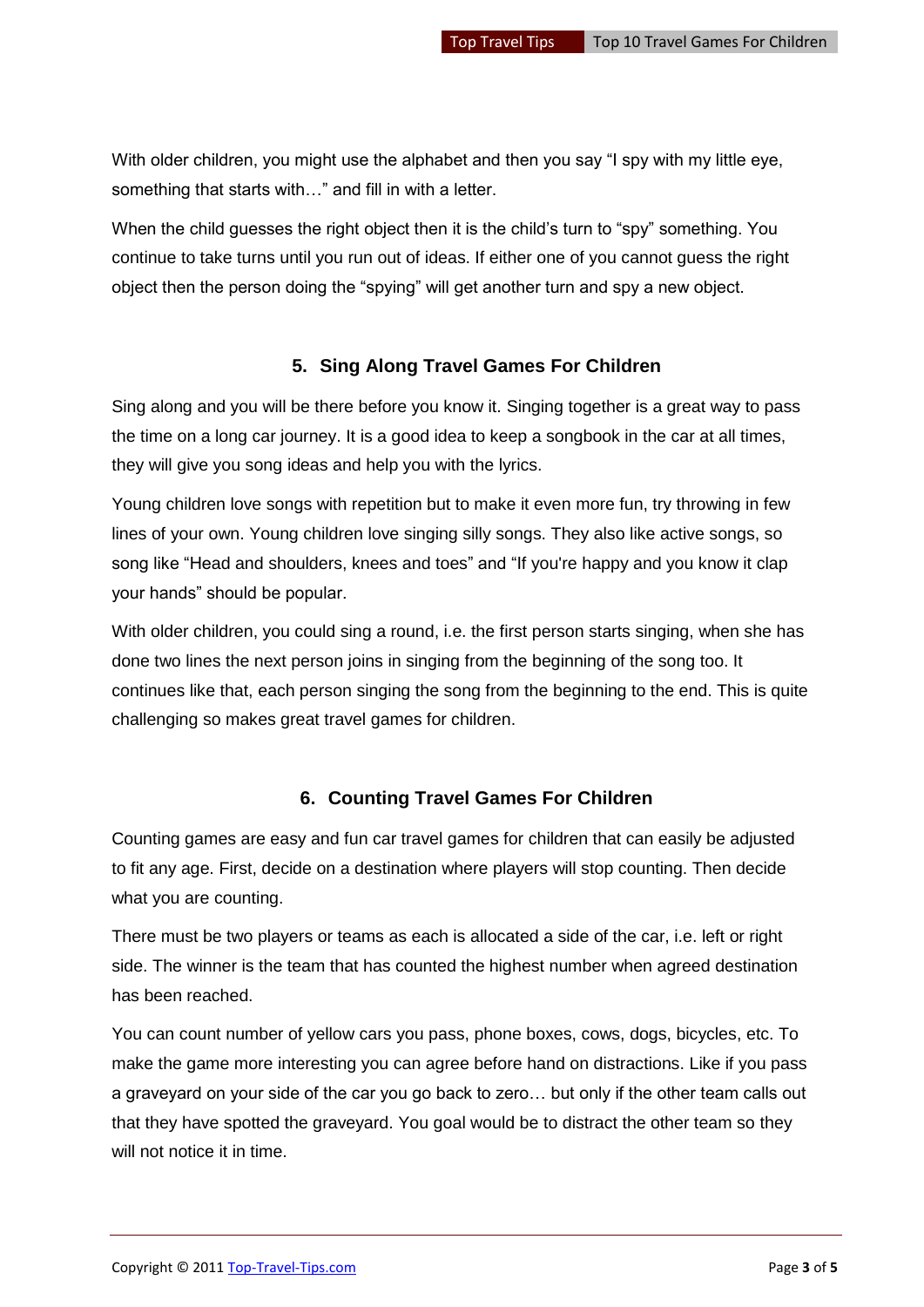You can offer bonus points for some rare sightings (depending on where you are driving), i.e. you might get extra ten bonus points if you spot a black cat or white horse. Adults might want to help keeping the scores to make sure everyone is happy at the end of the game.

### **7. Going On A Holiday - Memory Travel Games For Children**

The first player starts with "I'm going on a holiday and I'm going to bring …" and names the item she is bringing. Let´s say she is bringing her backpack. Then the next person says "I'm going on a holiday and I'm going to bring a backpack and..." and names the item she is bringing but that item must start with the last letter of the previous item, which is k in this case. So this person might want to bring her kitten with her.

It continues like that, the players take turn until someone forgets an object. That person then leaves the game and the game continues until only the winner is left. It can be a good idea to let the adult in the passenger seat act as a referee and keep track of all the items on the list.

You can also simplify this game by taking out the memory element. Then each child will not have to repeat the items on the list, only come up with a new item that starts with the last letter of the previous item.

#### **8. Yes, No, Black And White**

This is an excellent game for two players. The first person asks the other person question like "What did you do with the money I gave you yesterday". The other person can answer whatever she likes as long as she doesn't say "yes, no, black or white".

The first person will ask questions until the other person makes a mistake and then they swap places. This is a fun car game as well as excellent airplane game for kids. This exchange could go something like:

I bought myself a hat What color was your hat? It was purple with pink flowers Are the flowers small? They are really big Do you like your hat? My new hat is great Did you wear your hat yesterday? Noooo…